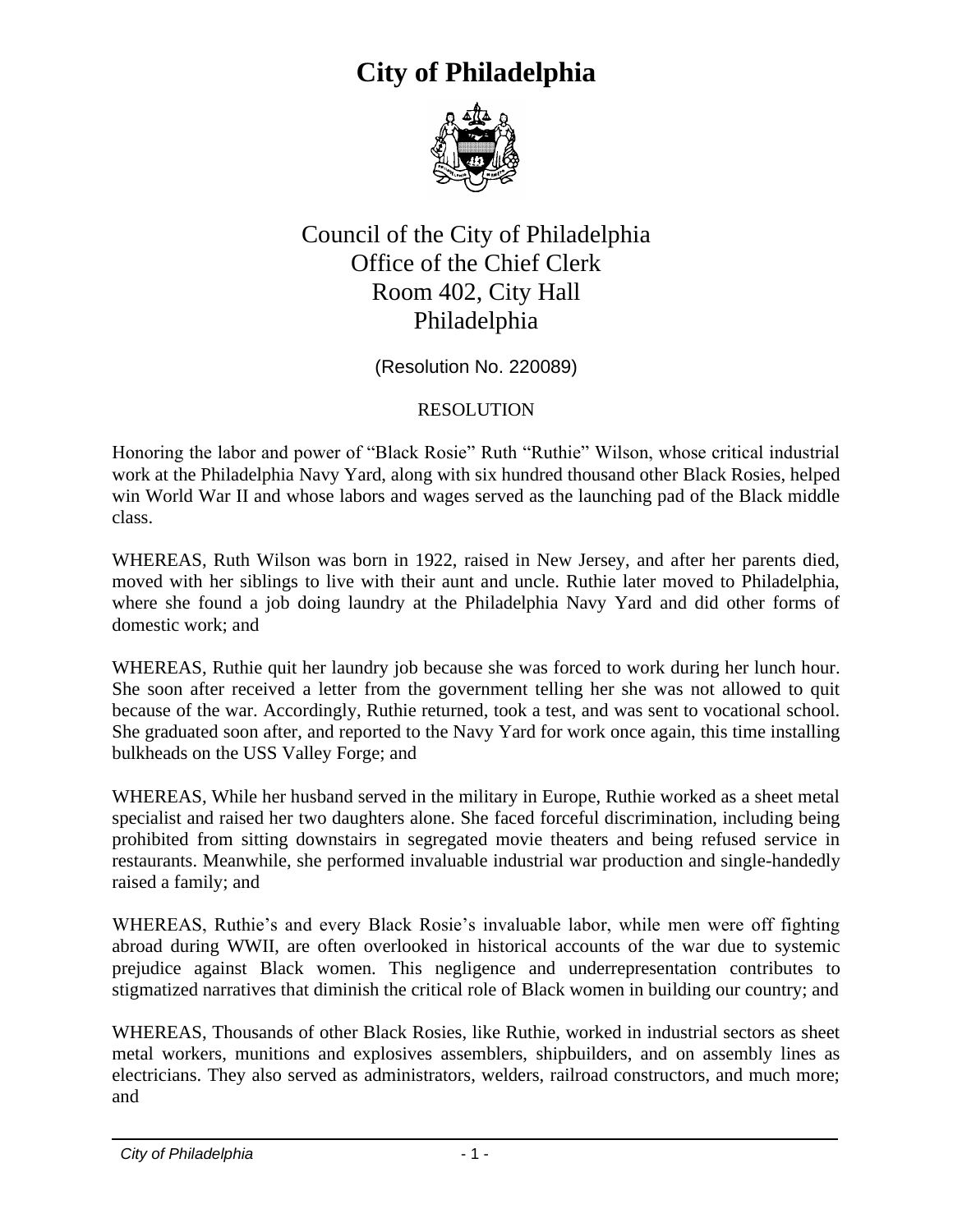*RESOLUTION NO. 220089 continued*

WHEREAS, Black Rosies faced powerful racial and sex-based discrimination, received lower wages and benefits, and were blocked from union membership. Despite this monumental oppression, Black Rosies endured and provided critical labor for the war effort; and

WHEREAS, After the war, women who were working as machinists and industrial laborers were not able to continue their work when men returned from war. Instead, many women like Ruth Wilson and other Black Rosies went into the "pink collar" workforce, which paid significantly lower wages; and

WHEREAS, The film *Invisible Warriors: African American Women in World War II* is a documentary on Ruthie's story and the story of six hundred thousand Black Rosies in the United States who fought racism at home, Nazism abroad, and sexism everywhere; and

WHEREAS, *Invisible Warriors* premiered globally in 2021, and has gained worldwide acclaim. The film was co-sponsored by the Dutch government, which wanted to honor Black Rosies for their role in liberating the Netherlands during World War II; and

WHEREAS, *Invisible Warriors* was directed by West Philadelphian Gregory Cooke, to honor who he calls "the most significant group of Black women in the 20th century." Despite the monumental achievements of Black Rosies, American history–and specifically the women's rights movement generally–only applauds the women who look like the icon, Rosie the Riveter. Media and history portrayals feature white Rosies sparking the change for a new era, but leave Black Rosies forgotten to history; and

WHEREAS, On September 8, 2021, Philly Shipyard Inc. welcomed 99-year-old Ruthie Wilson back to her former worksite that was formerly part of the Philadelphia Naval Shipyard. Mrs. Wilson was presented with the Appreciation Award, a framed photo of the USS Valley Forge while under construction and copies of a portrait by artist Regina Cooke in which the iconic "Rosie the Riveter" was reimagined as a Black woman, with Wilson being the face of the campaign; and

WHEREAS, Ruthie is hopeful for a future led by young people of color. When asked about the racism she faced, she boldly stated: "We always faced it, but you know, you went along with it because you had no other recourse, but you didn't like it. Young people now are going to get their way. They're going to change the world"; now, therefore, be it

RESOLVED, BY THE COUNCIL OF THE CITY OF PHILADELPHIA, That we hereby honor the labor, and power of "Black Rosie" Ruth "Ruthie" Wilson, whose critical industrial work at the Philadelphia Navy Yard, along with six hundred thousand other Black Rosies, helped win World War II and whose labors and wages served as the launching pad of the Black middle class.

FURTHER RESOLVED, That an Engrossed copy of this resolution be presented to Ruthie Wilson as an expression of the sincere respect and awe of this legislative body.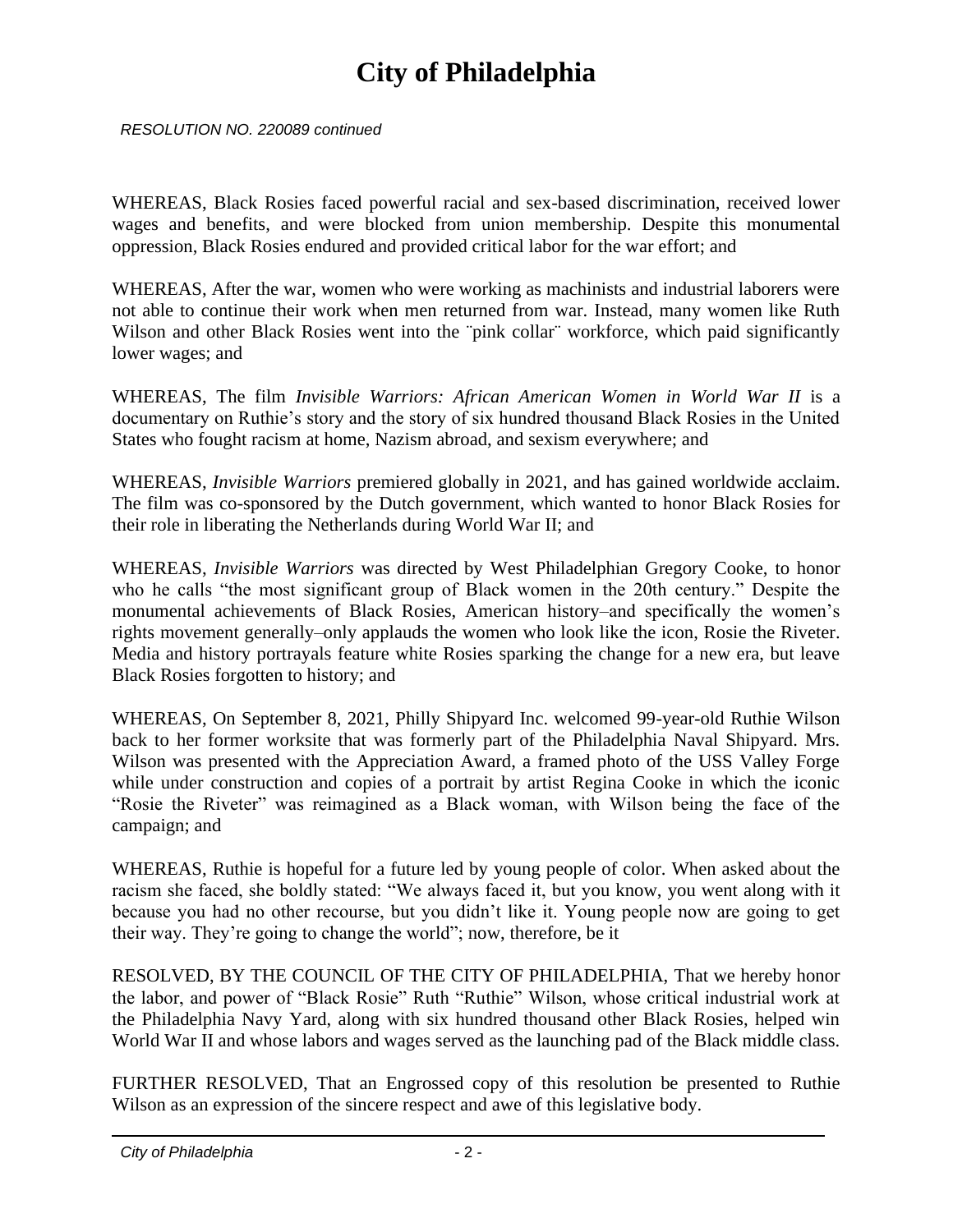*RESOLUTION NO. 220089 continued*